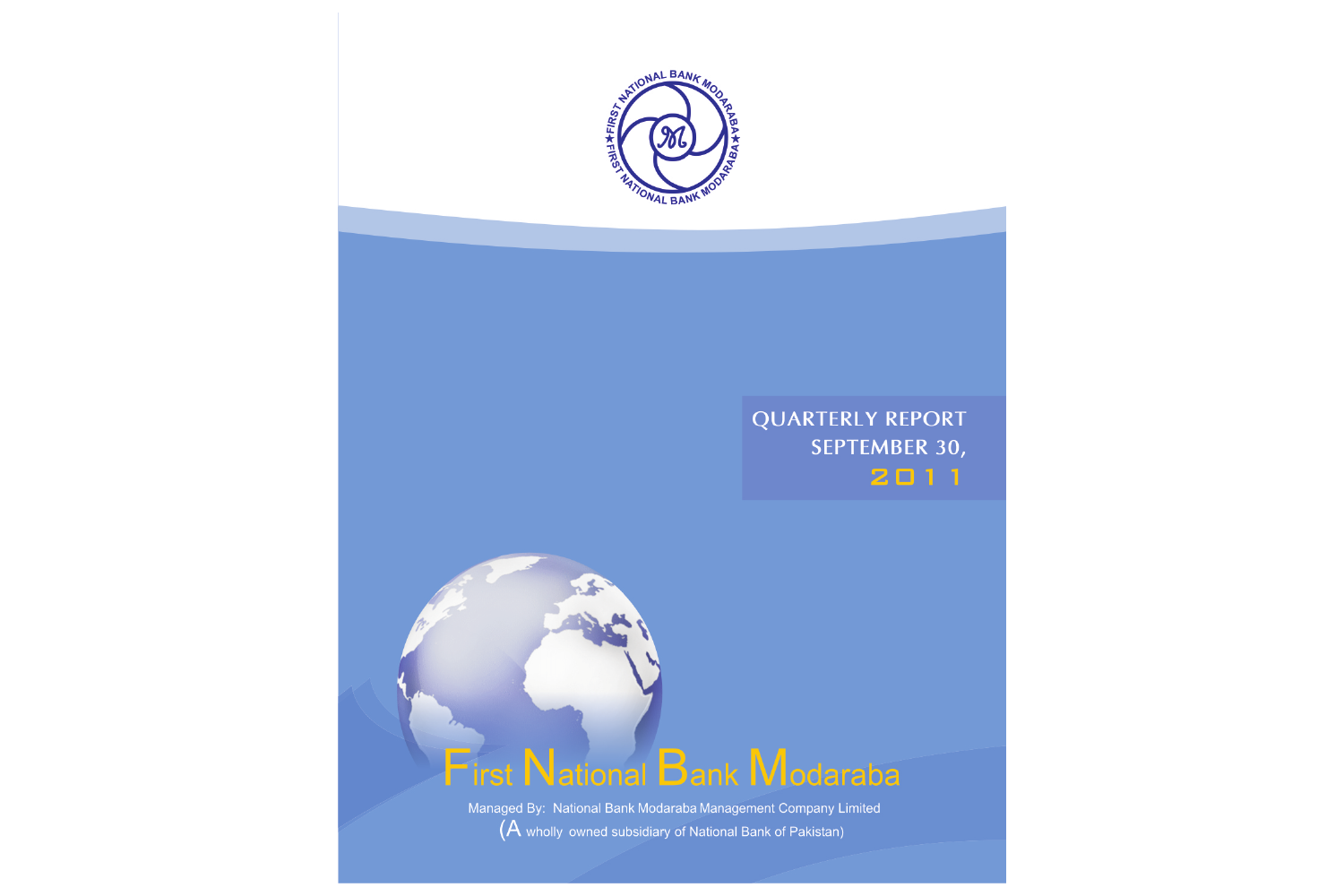# First National Bank Modaraba *Quarterly Report September 30, 2011*

# CONTENTS

| Corporate Information                                          |   |
|----------------------------------------------------------------|---|
| Directors' Report                                              | 3 |
| Condensed Interim Balance Sheet                                | 4 |
| Condensed Interim Profit and Loss Account                      | 5 |
| Condensed Interim Statement of Comprehensive Income            | 6 |
| Condensed Interim Cash Flow Statement                          | 7 |
| Condensed Interim Statement of Changes in Equity               | 8 |
| Notes to the Condensed Interim un-audited Financial Statements | 9 |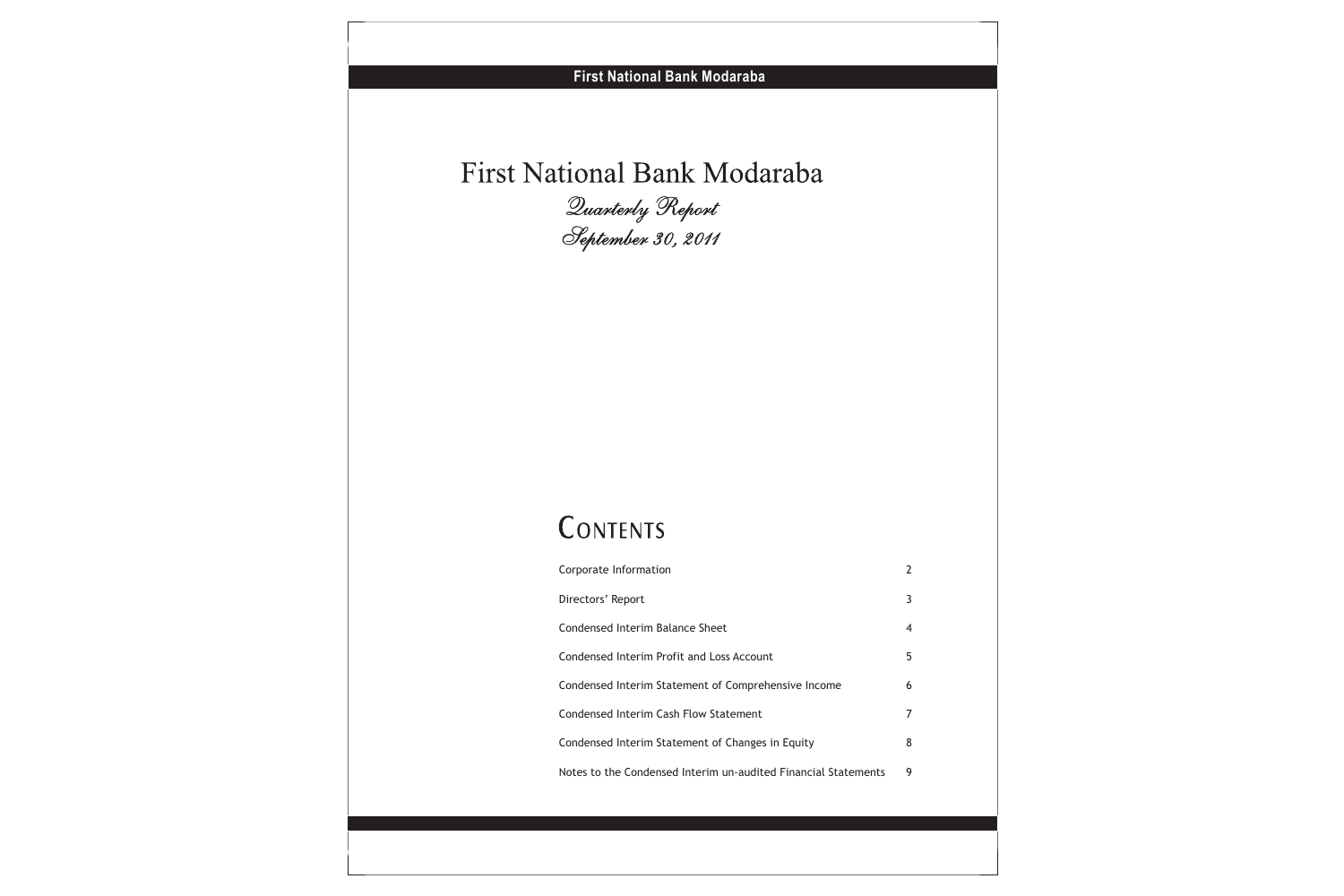## **Quarterly Report - September 30, 2011**

## **CORPORATE INFORMATION**

| Board of Directors <sup>*</sup>                      | Mr. Shahid Anwar Khan<br>Mr. Wajahat A. Baqai<br>Mr. Khawaja Waheed Raza<br><b>Syed Mustafa Kamal</b><br>Mr. Jamal Nasim<br>Mr. Javaid Sadiq                                                                                                                                                | Chairman<br><b>Director</b><br><b>Director</b><br><b>Director</b><br>Director<br><b>Chief Executive Officer</b> |
|------------------------------------------------------|---------------------------------------------------------------------------------------------------------------------------------------------------------------------------------------------------------------------------------------------------------------------------------------------|-----------------------------------------------------------------------------------------------------------------|
| Chief Financial Officer/<br><b>Company Secretary</b> | Mr. Abbas Azam                                                                                                                                                                                                                                                                              |                                                                                                                 |
| <b>Audit Committee</b>                               | Mr. Wajahat A. Baqai<br>Mr. Khawaja Waheed Raza<br><b>Mr Jamal Nasim</b>                                                                                                                                                                                                                    | Chairman<br>Member<br>Member                                                                                    |
| Auditors                                             | Horwath Hussain Chaudhury & Co.<br>(A member firm of Crowe Horwath International)                                                                                                                                                                                                           |                                                                                                                 |
| <b>Bankers</b>                                       | <b>National Bank of Pakistan</b><br><b>Standard Chartered Bank</b><br><b>Bank Alfalah Limited</b><br>Al Baraka Islamic Bank<br><b>Habib Bank Limited</b><br><b>Allied Bank Limited</b><br><b>MCB Bank Limited</b><br><b>First Women Bank Limited</b><br><b>Bank Islami Pakistan Limited</b> |                                                                                                                 |
| Legal Advisor                                        | <b>Cornelius Lane &amp; Mufti</b><br><b>Advocates and Solicitors</b><br><b>Nawa-i-Waqt House</b><br>4 - Shahrah-e-Fatima Jinnah, Lahore<br>Tel.: 36360824, Fax: 36303301                                                                                                                    |                                                                                                                 |
| <b>Shares Registrar</b>                              | <b>Hameed Majeed Associates (Pvt.) Limited</b><br>H. M. House, 7 - Bank Square, Lahore<br>Tel: 37235081-2, Fax: 37358817                                                                                                                                                                    |                                                                                                                 |
| <b>Registered Office</b>                             | 5th Floor, NBP RHQs Building,<br>26 - McLagon Road, Lahore<br>Tel: 042-99211200, Fax: 042-99213247<br>URL: http://www.nbmodaraba.com<br>E-mail: info@nbmodaraba.com                                                                                                                         |                                                                                                                 |
|                                                      | Appointment of new Director in place of Mrs. Naiyer Muzafar Hussain is in process.                                                                                                                                                                                                          |                                                                                                                 |
|                                                      |                                                                                                                                                                                                                                                                                             |                                                                                                                 |
|                                                      |                                                                                                                                                                                                                                                                                             |                                                                                                                 |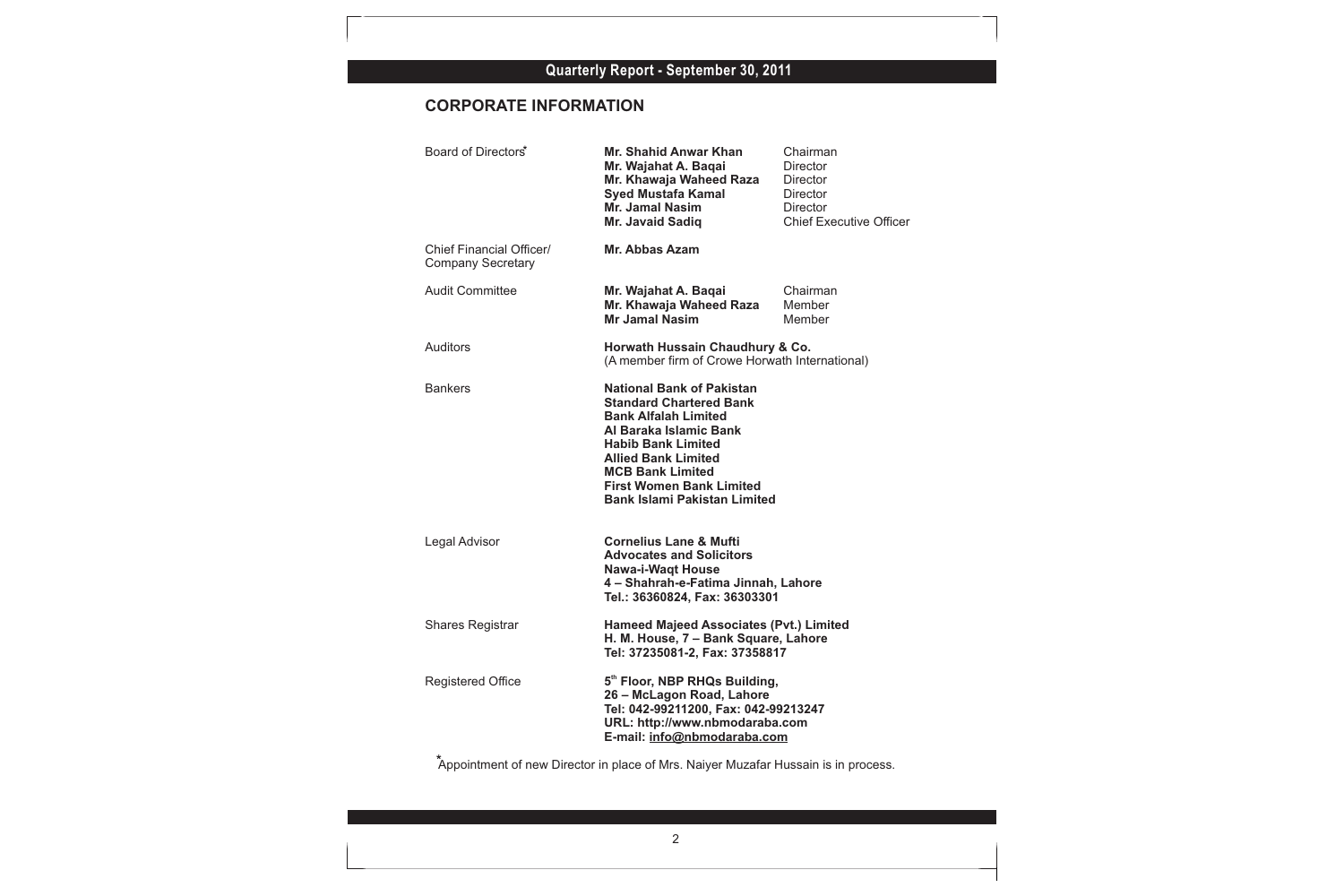## **Directors' Report**

On behalf of the Board of Directors of National Bank Modaraba Management Company Limited (NBMMCL), the Management Company of First National Bank Modaraba (FNBM), I am pleased to present the quarterly report, together with un-audited financial statements of FNBM for the quarter ended September 30, 2011.

FNBM made a decent start in the first quarter of the current financial year, as is evident from the following financial figures:

|                          | Rupees      |
|--------------------------|-------------|
| Operating revenue        | 150,450,428 |
| Operating expenses       | 142,669,061 |
| Net Profit               | 7,003,230   |
| Earnings per certificate | 0.28        |

During the quarter under review FNBM booked new leases amounting to Rs.125 Millions and also increased its Morahaba portfolio slightly by an amount of Rs.34 Millions. As a result the balance sheet footing stood at Rs.2,181 Millions as on September 30, 2011 against Rs.2,167 Millions on June 30, 2011.

The Modaraba generated total income of Rs.151 Millions in the quarter under review as compared to Rs.99 Million in the corresponding period last year. The increase in income is largely offset by increase in depreciation from Rs.47 Millions last year to Rs.79 this year. Financial charges stood at Rs.54 Millions compared to Rs.37 Millions in the corresponding period mainly due to large balance sheet size in the current quarter. The net profit for the quarter remained at Rs.7 Millions with EPC of 0.28 and in the corresponding quarter last year it was Rs.6.8 Millions with ECP of 0.27.

The Board would like to take this opportunity to thank its valued certificate holders and clients for their patronage, patience and consistent support in the time of financial stress faced by the modarabas due to economic and law and order situation of the Country. Besides, the Board extends its sincere gratitude to Registrar Modarabas, SECP and Modaraba Association of Pakistan for their continued guidance and support.

For and on behalf of the Board

**Javaid Sadiq Chief Executive Officer** 

Lahore: October 24, 2011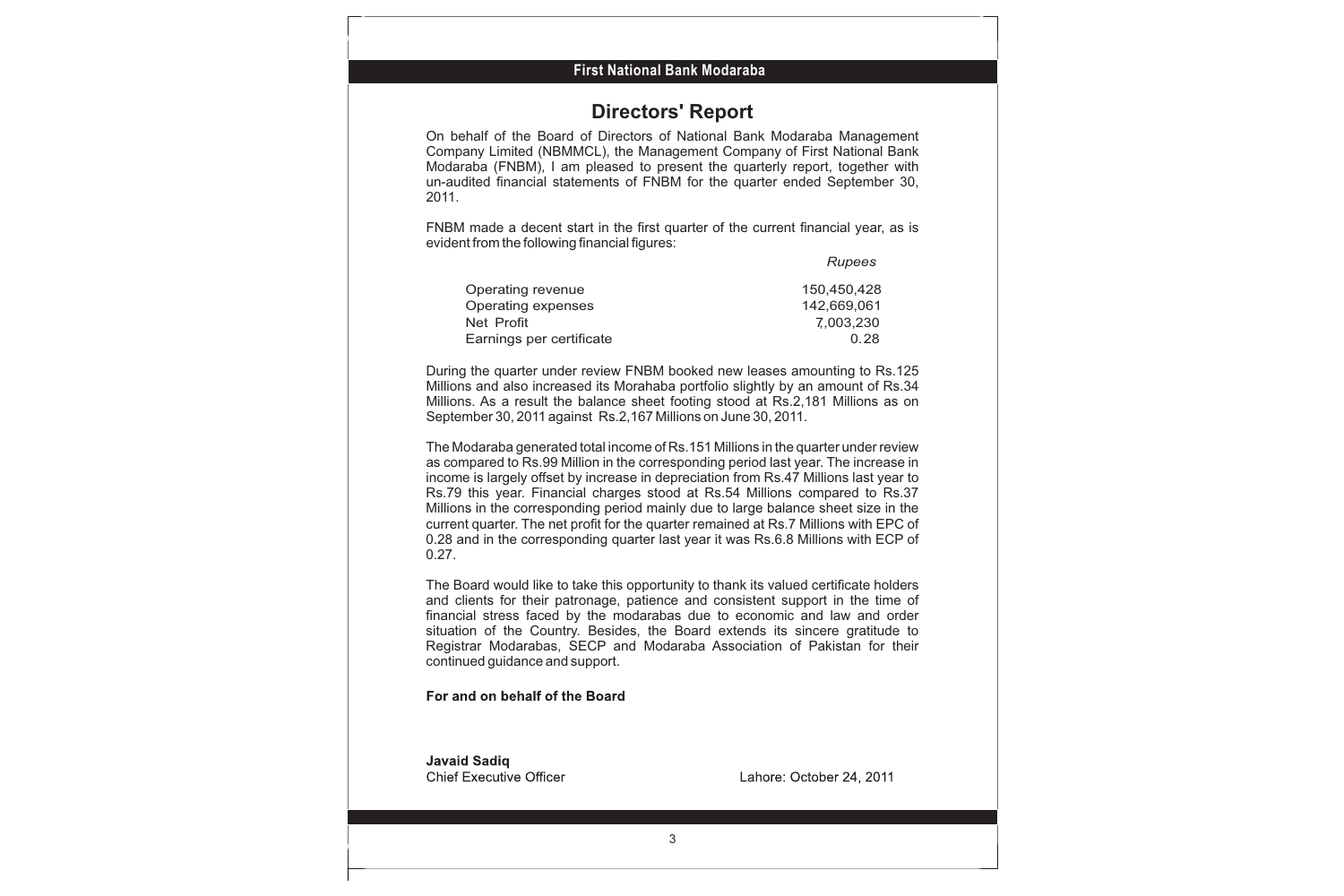#### **Quarterly Report - September 30, 2010 Quarterly Report - September 30, 2011**

#### **CONDENSED INTERIM BALANCE SHEET (UNAUDITED) AS AT SEPTEMBER 30, 2011**

|                                                                        |                 | September 30,<br>2011 | <b>June 30,</b><br>2011        |
|------------------------------------------------------------------------|-----------------|-----------------------|--------------------------------|
|                                                                        | <b>Note</b>     | <b>Rupees</b>         | <b>Rupees</b>                  |
| <b>ASSETS</b>                                                          |                 |                       |                                |
| <b>Current Assets</b>                                                  |                 |                       |                                |
| Cash and bank balances                                                 |                 | 12,412,244            | 8,140,110                      |
| ljarah rental receivable                                               |                 | 49,256,083            | 41,042,491                     |
| Advances, prepayments and other receivables                            |                 | 240,026,460           | 174,201,991                    |
| <b>Accrued Profit</b>                                                  |                 | 10,372,035            | 26,048,514                     |
| Short-term investments                                                 |                 | 1,658,235             | 1,825,507                      |
| Short-term morabaha investments - secured                              |                 | 781,510,915           | 747,751,646                    |
| Short-term musharaka investments - unsecured                           |                 |                       | 100,000,000                    |
| Current portion of non-current assets                                  |                 | 130,496,388           | 164,760,304                    |
|                                                                        |                 | 1,225,732,360         | 1,263,770,563                  |
| <b>Non-Current Assets</b>                                              |                 |                       |                                |
| Net investment in ijarah finance                                       | 4               | 125,363,463           | 124,213,765                    |
| Long-term morabaha investments - secured                               |                 | 54,267,614            | 49,862,728                     |
| Long-term sukuk investments - secured                                  |                 | 941,801               | 941,801                        |
| Long-term loans and deposits                                           |                 | 969,001               | 1,526,640                      |
| Fixed assets under ijarah arrangements                                 | 5               | 771,476,765           | 725,840,696                    |
| Fixed assets owned                                                     |                 | 2,110,622             | 1,416,498                      |
|                                                                        |                 | 955,129,266           | 903,802,128                    |
|                                                                        |                 | 2.180.861.626         | 2,167,572,691                  |
| <b>LIABILITIES</b>                                                     |                 |                       |                                |
| <b>Current Liabilities</b>                                             |                 |                       |                                |
| Creditors, accrued and other liabilities                               |                 | 112,501,011           | 53,757,648                     |
| Accrued profit payable                                                 |                 | 33,602,678            | 30,689,323                     |
| Short-term finances - secured                                          |                 | 743,928,584           | 665,022,113                    |
| Short-term certificates of musharaka - unsecured                       |                 | 69,333,391            | 120,790,290                    |
| Current portion of long-term liabilities                               |                 | 409,348,344           | 439,908,691                    |
|                                                                        |                 | 1,368,714,008         | 1,310,168,065                  |
| <b>Non-Current Liabilities</b>                                         |                 |                       |                                |
| Long-term security deposits                                            |                 | 146,208,908           | 127,635,813                    |
| Long-term certificate of musharaka - unsecured                         |                 | 81,100,000            | 78,600,000                     |
| Long-term finances - secured                                           |                 | 264,166,658           | 312,499,991                    |
| Deferred morahaba income                                               |                 | 1,529,395             | 1,529,395                      |
|                                                                        |                 | 1,861,718,969         | 1,830,433,264                  |
| <b>NET ASSETS</b>                                                      |                 | 319,142,657           | 337, 139, 427                  |
|                                                                        |                 |                       |                                |
| <b>REPRESENTED BY</b>                                                  |                 |                       |                                |
| <b>Capital and Reserves</b>                                            |                 |                       |                                |
| Authorized certificate capital                                         |                 | 600,000,000           | 600,000,000                    |
| Issued, subscribed and paid up certificate capital                     |                 | 250,000,000           | 250,000,000                    |
| Reserves                                                               |                 | 69,142,657            | 87,139,427                     |
|                                                                        |                 | 319,142,657           | 337,139,427                    |
| <b>Contigencies and commitments</b>                                    | 6               |                       |                                |
| The annexed notes form an integral part of these financial statements. |                 |                       |                                |
|                                                                        |                 |                       |                                |
| <b>CHIEF EXECUTIVE OFFICER</b><br><b>DIRECTOR</b>                      | <b>DIRECTOR</b> |                       | <b>CHIEF FINANCIAL OFFICER</b> |
| Lahore: October 24, 2011                                               |                 |                       |                                |
|                                                                        |                 |                       |                                |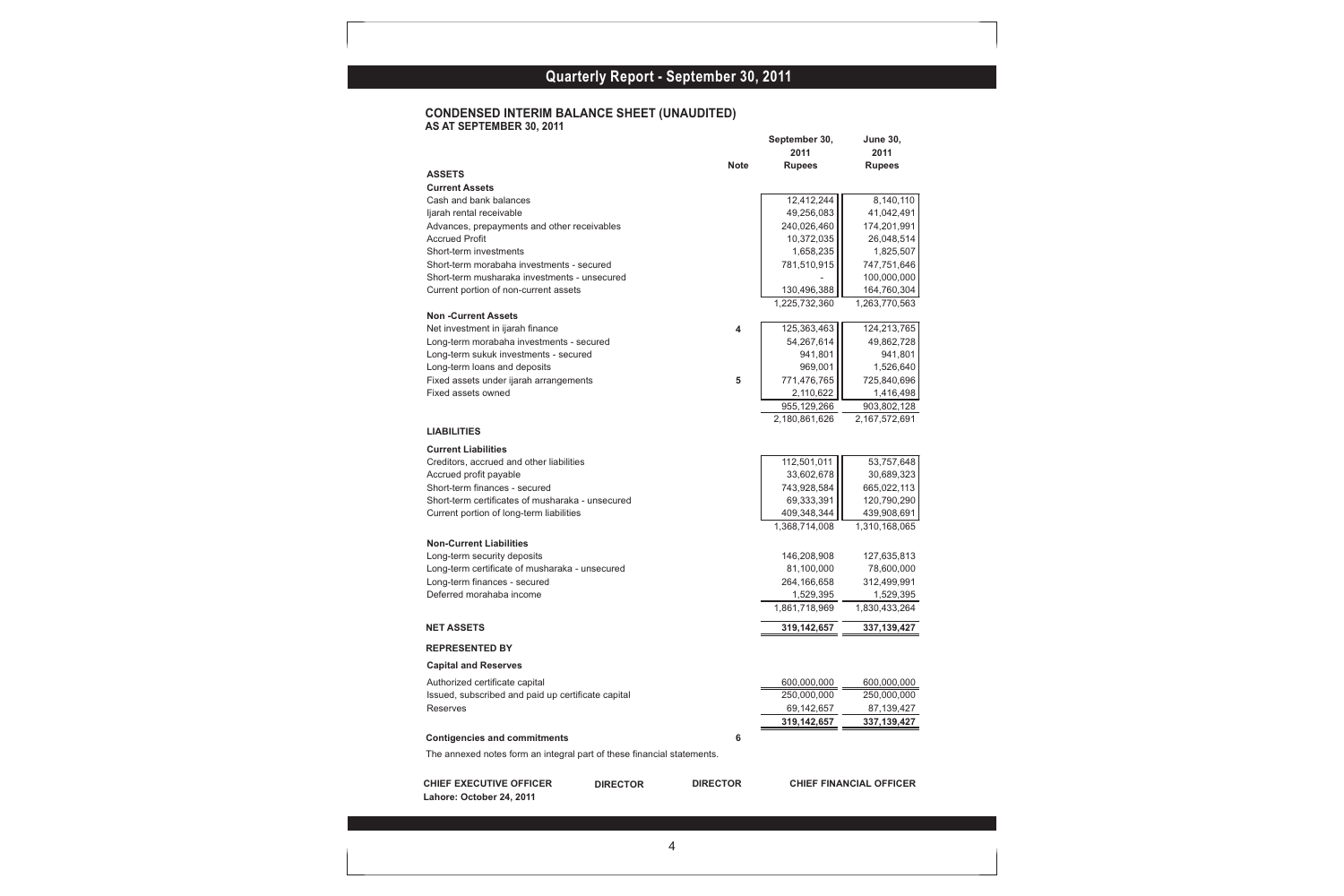#### **CONDENSED INTERIM PROFIT AND LOSS ACCOUNT (UNAUDITED) FOR THE PERIOD ENDED SEPTEMBER 30, 2011**

|                                                                        |                 |                 |                |                      | <b>Quarter ended</b>           |
|------------------------------------------------------------------------|-----------------|-----------------|----------------|----------------------|--------------------------------|
|                                                                        |                 |                 |                | September 30         | September 30                   |
|                                                                        |                 |                 |                | 2011                 | 2010                           |
| <b>OPERATING REVENUE</b>                                               |                 | <b>Note</b>     |                | <b>Rupees</b>        | <b>Rupees</b>                  |
|                                                                        |                 |                 |                |                      |                                |
| Income from ijarah                                                     |                 |                 |                | 115,872,871          | 71,305,466                     |
| Profit on morabaha finances                                            |                 |                 |                | 30,885,512           | 26,494,846                     |
| Profit on musharaka finances                                           |                 |                 |                | 1,222,936<br>110,560 | 250,687                        |
| Profit on bank deposits<br>Gain/(Loss) on short-term investments       |                 |                 |                | (167, 272)           | 102,338                        |
| Gain on sale of fixed asset                                            |                 |                 |                | 531,333              | (20, 566)                      |
| Other income                                                           |                 |                 |                | 1,994,488            | 840,506                        |
|                                                                        |                 |                 |                | 150,450,428          | 98,973,277                     |
| <b>OPERATING EXPENDITURE</b>                                           |                 |                 |                |                      |                                |
| Operating expenses                                                     |                 |                 | $\overline{7}$ | 4,385,032            | 3,515,661                      |
| Depreciation on asset under Ijarah                                     |                 |                 |                | 79,338,129           | 47,466,734                     |
| <b>Finance Cost</b>                                                    |                 |                 |                | 53,945,900           | 37,397,656                     |
| Allowance for potential loss in Ijarah & Morabaha                      |                 |                 |                | 5,000,000            | 3,000,000                      |
|                                                                        |                 |                 |                | 142,669,061          | 91,380,051                     |
| Operating profit                                                       |                 |                 |                | 7,781,367            | 7,593,226                      |
| Modaraba company's management fee                                      |                 |                 |                | 778,137              | 759,323                        |
| PROFIT FOR THE QUARTER                                                 |                 |                 |                | 7,003,230            | 6,833,903                      |
| Provision for taxation                                                 |                 |                 |                |                      |                                |
| <b>PROFIT AFTER TAXATION</b>                                           |                 |                 |                | 7,003,230            | 6,833,903                      |
| UNAPPROPRIATED PROFIT BROUGHT FORWARD                                  |                 |                 |                | 48,711,542           | 49,231,856                     |
| <b>PROFIT AVAILABLE FOR APPROPRIATION</b>                              |                 |                 |                | 55,714,772           | 56,065,759                     |
| Appropriation                                                          |                 |                 |                |                      |                                |
| Transfer to statutory reserve                                          |                 |                 |                | 1,400,646            | 1,366,781                      |
| Dividend for year ended June 30, 2011 (2010: 25,000,000)               |                 |                 |                | 25,000,000           | 25,000,000                     |
|                                                                        |                 |                 |                | (26, 400, 646)       | (26, 366, 781)                 |
| UNAPPROPRIATED PROFIT CARRIED FORWARD                                  |                 |                 |                | 29,314,126           | 29,698,978                     |
|                                                                        |                 |                 |                |                      |                                |
| <b>EARNINGS PER MODARABA CERTIFICATE</b>                               |                 |                 |                |                      |                                |
| Basic and diluted                                                      |                 |                 |                | 0.28                 | 0.27                           |
|                                                                        |                 |                 |                |                      |                                |
| The annexed notes form an integral part of these financial statements. |                 |                 |                |                      |                                |
|                                                                        |                 |                 |                |                      |                                |
| <b>CHIEF EXECUTIVE OFFICER</b>                                         | <b>DIRECTOR</b> | <b>DIRECTOR</b> |                |                      | <b>CHIEF FINANCIAL OFFICER</b> |
| Lahore: October 24, 2011                                               |                 |                 |                |                      |                                |
|                                                                        |                 |                 |                |                      |                                |
|                                                                        | 5               |                 |                |                      |                                |
|                                                                        |                 |                 |                |                      |                                |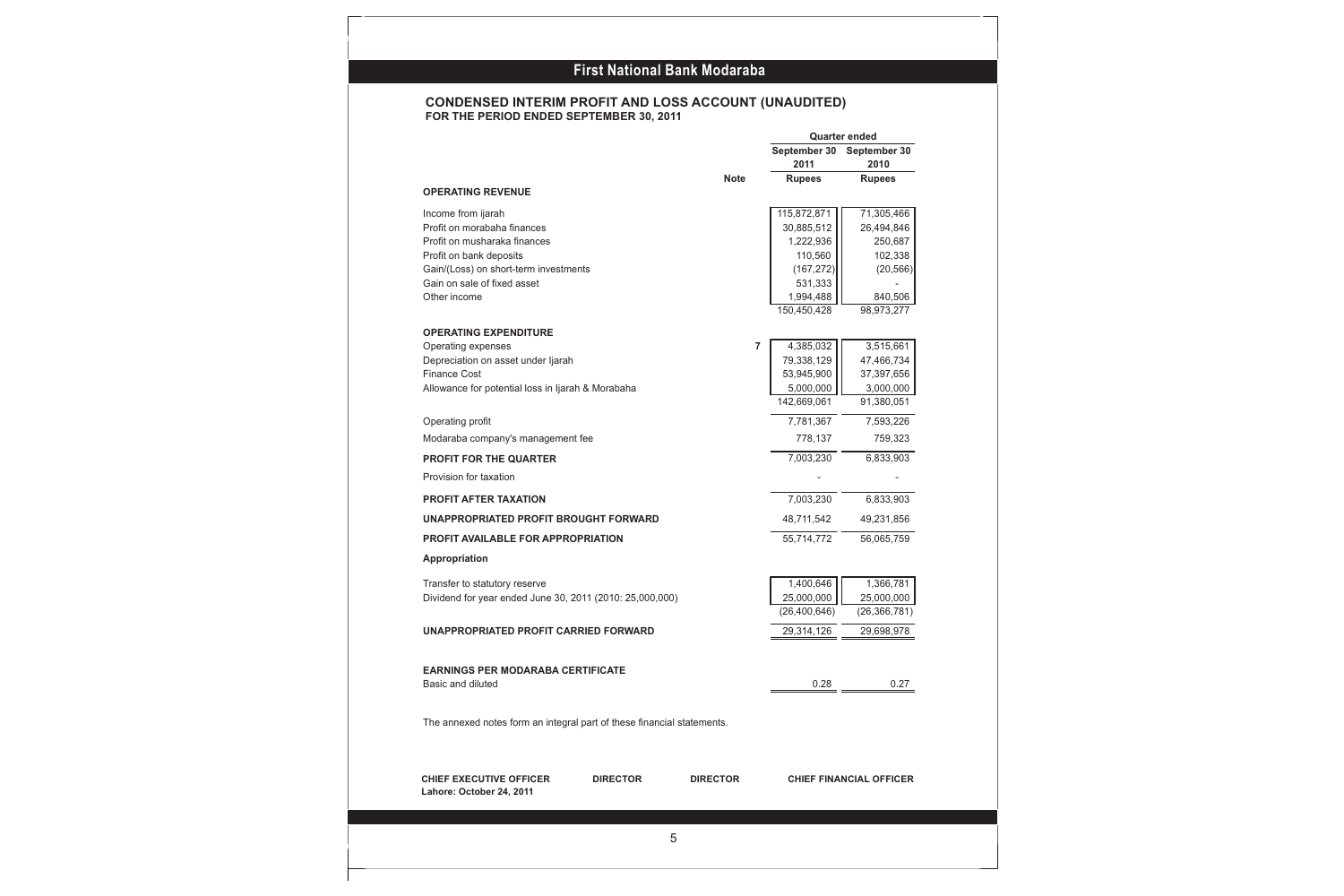| Quarterly Report - September 30, 2011 |  |  |  |  |  |  |  |  |
|---------------------------------------|--|--|--|--|--|--|--|--|
|---------------------------------------|--|--|--|--|--|--|--|--|

**CONDENSED INTERIM STATEMENT OF COMPREHENSIVE INCOME (UNAUDITED) FOR THE PERIOD ENDED SEPTEMBER 30, 2011**

| September 30 September 30<br>2011<br>2010<br><b>Rupees</b><br><b>Rupees</b><br>7,003,230 |                                                                            | <b>Quarter ended</b> |           |
|------------------------------------------------------------------------------------------|----------------------------------------------------------------------------|----------------------|-----------|
|                                                                                          |                                                                            |                      |           |
|                                                                                          |                                                                            |                      |           |
|                                                                                          | <b>Profit after taxation for the Period</b>                                |                      | 6,833,903 |
|                                                                                          | Other comprehenive income                                                  |                      |           |
|                                                                                          | Net unrealised gain / (loss) in value of<br>available for sale investments |                      |           |
|                                                                                          | <b>Total Comprehensive Income for the Period</b>                           | 7,003,230            | 6,833,903 |
|                                                                                          |                                                                            |                      |           |
|                                                                                          |                                                                            |                      |           |
|                                                                                          |                                                                            |                      |           |
|                                                                                          |                                                                            |                      |           |

**CHIEF EXECUTIVE OFFICER DIRECTOR DIRECTOR CHIEF FINANCIAL OFFICER Lahore: October 24, 2011**

6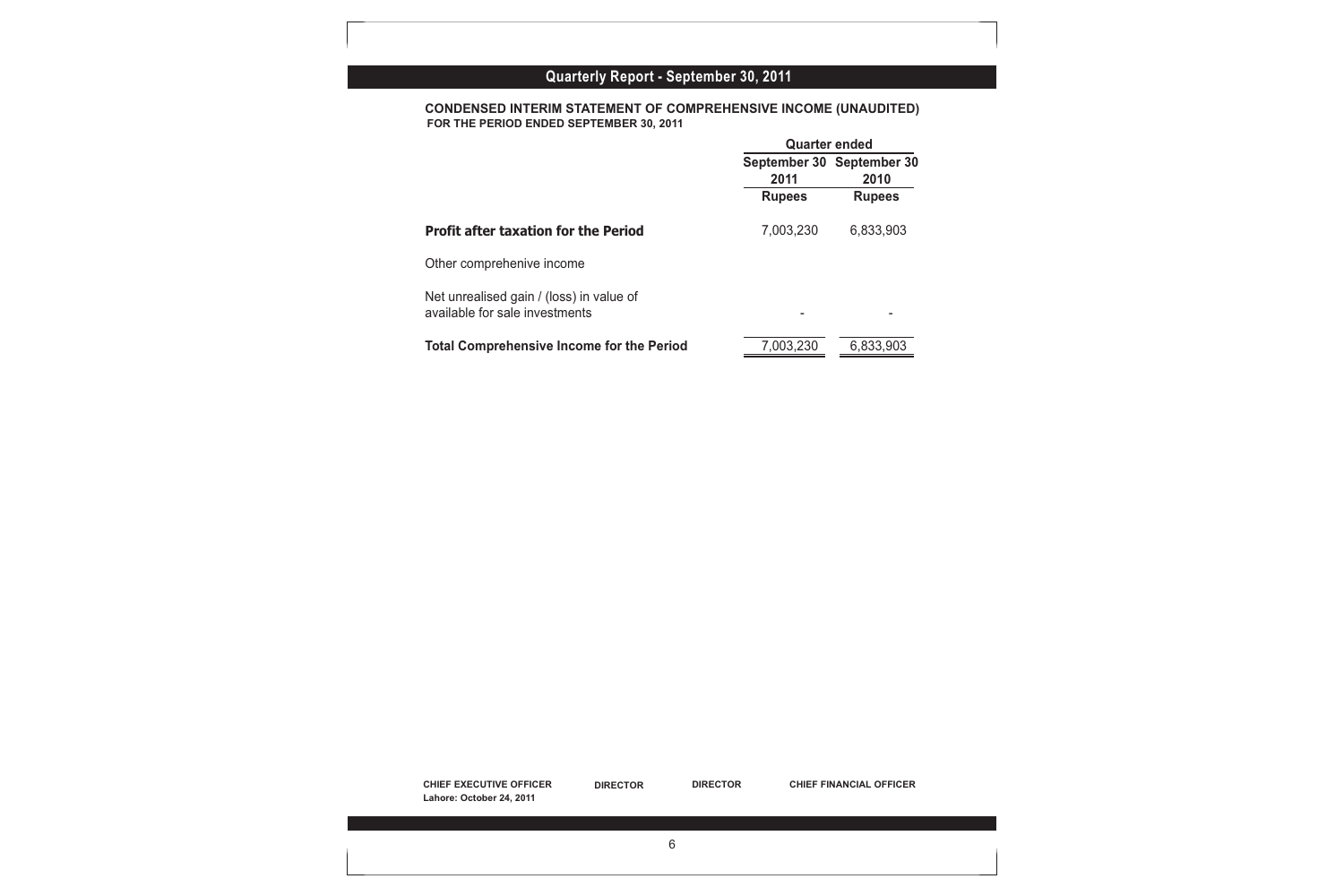#### **CONDENSED INTERIM CASH FLOW STATEMENT (UNAUDITED) FOR THE PERIOD ENDED SEPTEMBER 30, 2011 Quarter ended**

|                                                                        |                 |                 | September 30<br>2011 | September 30<br>2010           |
|------------------------------------------------------------------------|-----------------|-----------------|----------------------|--------------------------------|
| <b>CASH FLOWS FROM OPERATING ACTIVITIES</b>                            |                 |                 | <b>Rupees</b>        | <b>Rupees</b>                  |
| <b>Profit for the quarter</b>                                          |                 |                 | 7,003,230            | 6,833,903                      |
| <b>Adjustment for:</b>                                                 |                 |                 |                      |                                |
| Depreciation / amortization                                            |                 |                 | 79,500,498           | 47,668,271                     |
| Allowance for potential loss - Ijarah & Morabaha                       |                 |                 | 5,000,000            | 3,000,000                      |
| (Appreciation) / diminution in value of short-term investments         |                 |                 | 167,272              | 20,566                         |
| Gain on sale of fixed asset                                            |                 |                 | (531, 333)           |                                |
| Finance cost                                                           |                 |                 | 53,945,900           | 37,397,656                     |
| Profit on bank deposits                                                |                 |                 | (110, 560)           | (102, 338)                     |
| Dividend income                                                        |                 |                 |                      |                                |
|                                                                        |                 |                 | 137,971,777          | 87,984,155                     |
|                                                                        |                 |                 | 144,975,007          | 94,818,058                     |
| Working capital changes                                                |                 |                 |                      |                                |
| Advances, prepayments and other receivables                            |                 |                 | (65,824,469)         | 26,291,725                     |
| Ijarah Rental Receivable                                               |                 |                 | 30,670,456           | (2,989,035)                    |
| <b>Accrued Profit</b>                                                  |                 |                 | (23, 178, 115)       | (7, 275, 173)                  |
| Short-term morabaha investment                                         |                 |                 | (41, 379, 577)       | (52, 640, 495)                 |
| Short-term musharaka investment                                        |                 |                 | 100,000,000          | (2,500,000)                    |
| Investment in ijarah                                                   |                 |                 | 14,840,303           | 64,706,671                     |
| Security deposits from lessees                                         |                 |                 | 34,466,387           | 17,514,093                     |
| Long - term morabaha investment                                        |                 |                 | 10,869,029           | 14,125,000                     |
| Long - term musharaka investment                                       |                 |                 |                      | 2,000,000                      |
| Creditors, accrued and other liabilities                               |                 |                 | 58,743,363           | 21,171,046                     |
| Dividend Payable                                                       |                 |                 | (25,000,000)         | (25,000,000)                   |
|                                                                        |                 |                 | 94,207,377           | 55,403,832                     |
| Cash generated from operations                                         |                 |                 | 239, 182, 384        | 150,221,890                    |
| Finance cost paid                                                      |                 |                 | (51,032,545)         | (37, 102, 434)                 |
| Income taxes paid                                                      |                 |                 |                      | 78,818                         |
| Profit Received on bank deposits                                       |                 |                 | 81,106               | 116,374                        |
| Net cash flow from operating activities                                |                 |                 | 188,230,945          | 113,314,648                    |
| <b>CASH FLOWS FROM INVESTING ACTIVITIES</b>                            |                 |                 |                      |                                |
| Purchase of fixed assets                                               |                 |                 | (125, 969, 358)      | (123, 572, 140)                |
| Proceeds from disposal of fixed assets                                 |                 |                 | 670,000              |                                |
| Long-term loans and deposits                                           |                 |                 | 557,639              | 94,240                         |
| Net cash used in investing activities                                  |                 |                 | (124, 741, 719)      | (123, 477, 900)                |
| <b>CASH FLOWS FROM FINANCING ACTIVITIES</b>                            |                 |                 |                      |                                |
| Repayment of long-term financing                                       |                 |                 | (86,666,664)         | (108, 333, 330)                |
| Proceeds from long - term financing                                    |                 |                 | 78,906,471           | 120,657,750                    |
| Short-term certificates of musharaka - unsecured                       |                 |                 | (51, 456, 899)       | 68,425,678                     |
| Long-term certificate of musharaka - unsecured                         |                 |                 |                      | (70,000,000)                   |
| Net cash flow used in financing activities                             |                 |                 | (59, 217, 092)       | 10,750,098                     |
| NET INCREASE IN CASH AND CASH EQUIVALENTS                              |                 |                 | 4,272,134            | 586,846                        |
| CASH AND CASH EQUIVALENTS AT BEGINNING OF QUARTER                      |                 |                 | 8,140,110            | 5,019,214                      |
| CASH AND CASH EQUIVALENTS AT END OF QUARTER                            |                 |                 | 12,412,244           | 5,606,060                      |
| The annexed notes form an integral part of these financial statements. |                 |                 |                      |                                |
| <b>CHIEF EXECUTIVE OFFICER</b><br>Lahore: October 24, 2011             | <b>DIRECTOR</b> | <b>DIRECTOR</b> |                      | <b>CHIEF FINANCIAL OFFICER</b> |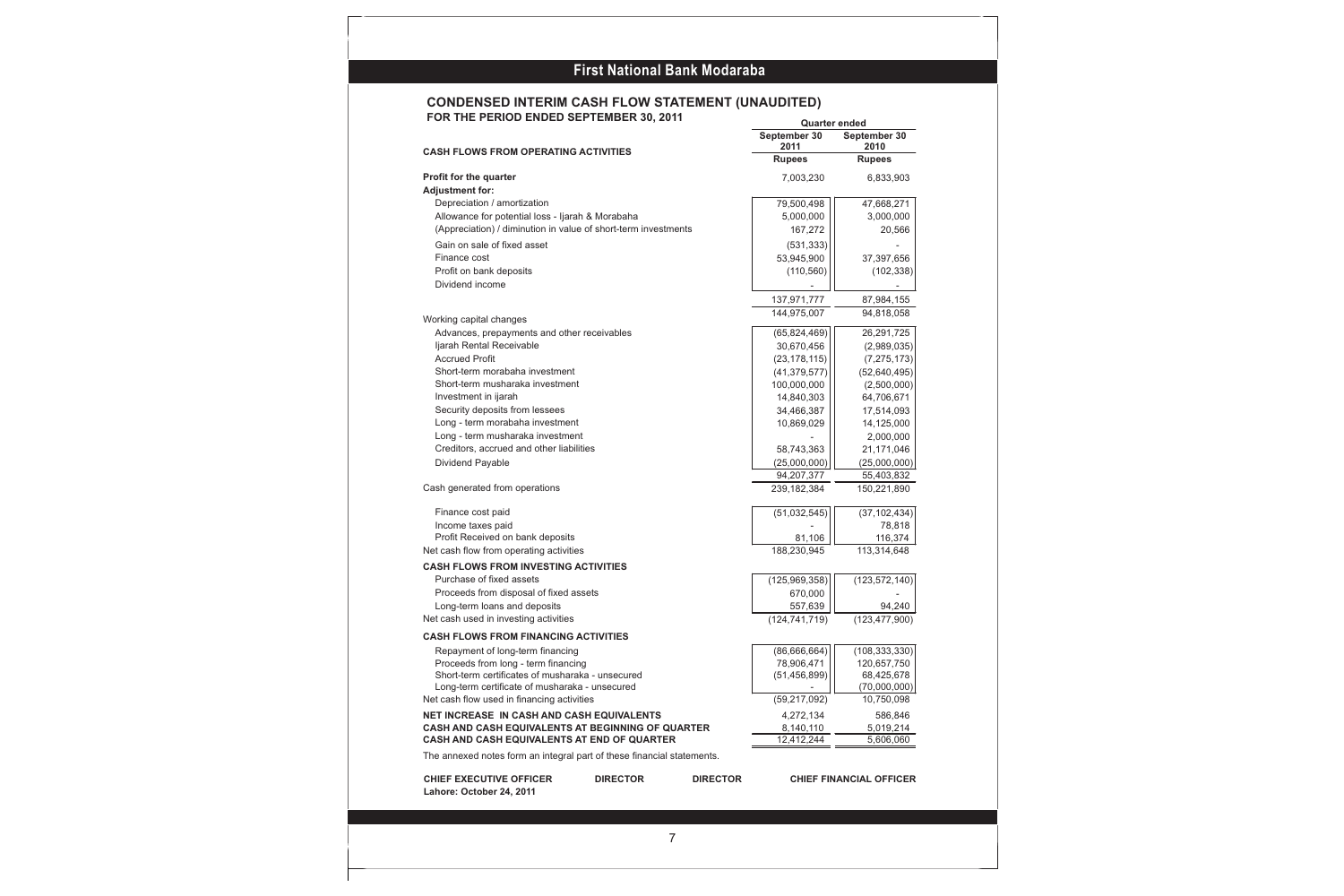## **Quarterly Report - September 30, 2011**

#### **CONDENSED INTERIM STATEMENT OF CHANGES IN EQUITY (UNAUDITED) FOR THE PERIOD ENDED SEPTEMBER 30, 2011**

|                                                                        | capital     | Certificate  Capital reserves<br><b>Statutory</b><br>reserves | <b>Revenue</b><br>reserves<br>Unappropriated<br>profits | <b>Total Equity</b>            |
|------------------------------------------------------------------------|-------------|---------------------------------------------------------------|---------------------------------------------------------|--------------------------------|
|                                                                        |             |                                                               |                                                         |                                |
| Balance as at June 30, 2010                                            | 250,000,000 | 32,307,963                                                    | 49,231,856                                              | 331,539,819                    |
| Profit for the period                                                  |             |                                                               | 6,833,903                                               | 6,833,903                      |
| Transferred to statutory reserves                                      |             | 1,366,781                                                     | (1,366,781)<br>$\overline{\phantom{a}}$                 |                                |
|                                                                        |             |                                                               |                                                         |                                |
| Profit Distribution for year @ Re.1 per<br>modaraba certificate        |             |                                                               | (25,000,000)                                            | (25,000,000)                   |
| Balance as at September 30, 2010                                       | 250,000,000 | 33,674,744                                                    | 29,698,978<br>$\blacksquare$                            | 313,373,722                    |
| Profit for the period                                                  |             |                                                               | 23,765,705                                              | 23,765,705                     |
| Transferred to statutory reserves                                      |             | 4,753,141                                                     | (4, 753, 141)                                           |                                |
| Profit Distribution                                                    |             |                                                               |                                                         |                                |
| Balance as at June 30, 2011                                            | 250,000,000 | 38,427,885                                                    | 48,711,542<br>$\blacksquare$                            | 337, 139, 427                  |
| Profit for the period                                                  |             |                                                               | 7,003,230                                               | 7,003,230                      |
| Transferred to statutory reserves                                      |             | 1,400,646                                                     | (1,400,646)                                             |                                |
|                                                                        |             |                                                               |                                                         |                                |
| Profit Distribution for the year @ Re.1 per<br>modaraba certificate    |             |                                                               | (25,000,000)<br>٠                                       | (25,000,000)                   |
| Balance as at September 30, 2011                                       | 250,000,000 | 39,828,531                                                    | 29,314,126<br>$\mathbf{r}$                              | 319, 142, 657                  |
| The annexed notes form an integral part of these financial statements. |             |                                                               |                                                         |                                |
|                                                                        |             |                                                               |                                                         | <b>CHIEF FINANCIAL OFFICER</b> |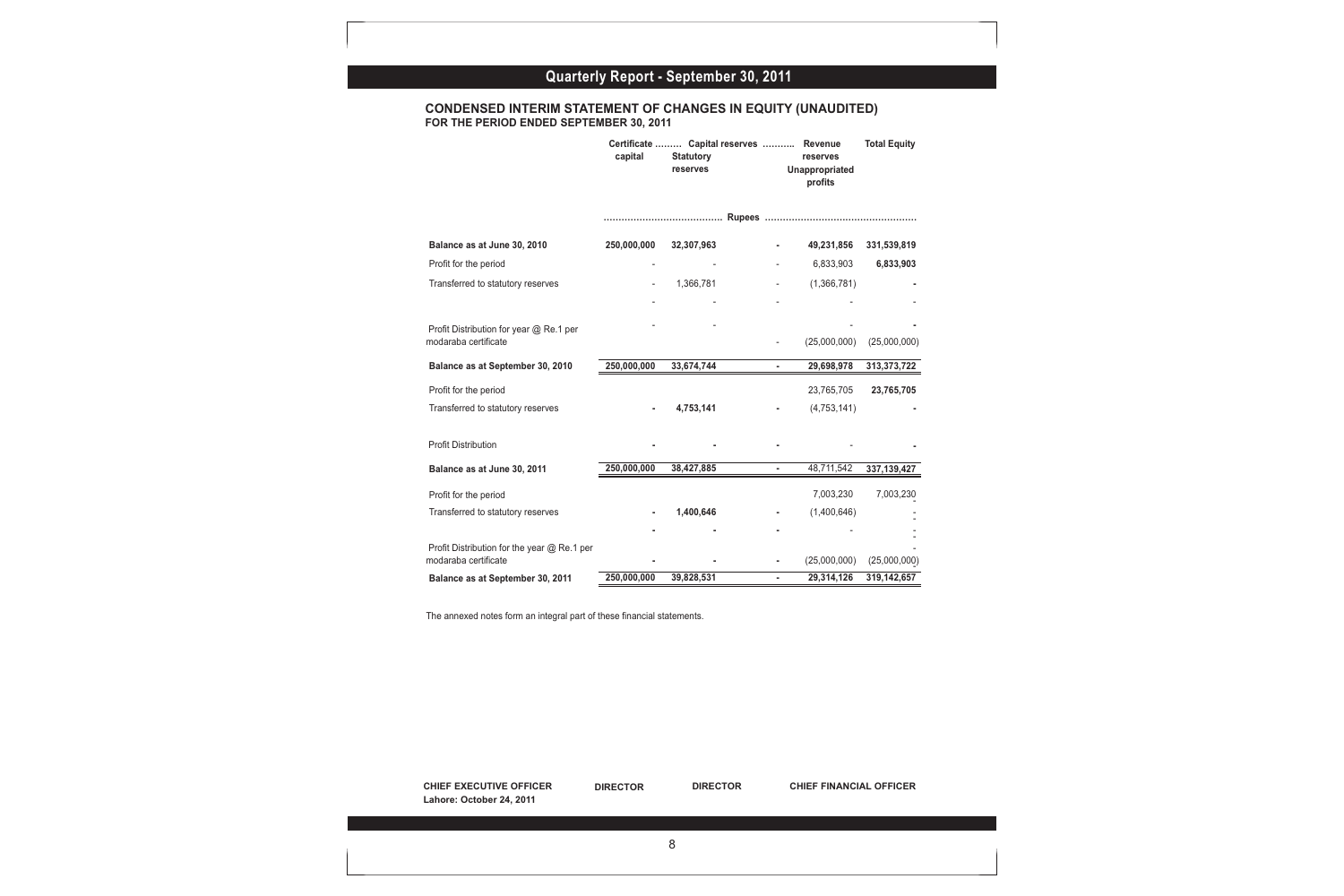#### **First National Bank Modaraba First National Bank Modaraba**

#### **SELECTED EXPLANATORY NOTES TO AND FORMING PART OF THE INTERIM FINANCIAL INFORMATION FOR THE PERIOD ENDED SEPTEMBER 30, 2011**

**1 LEGAL STATUS AND OPERATIONS**

First National Bank Modaraba (" the Modaraba") is a multi purpose, perpetual and multi dimensional modaraba formed under the Modaraba Companies and Modaraba (Floatation and Control) Ordinance, 1980 and rules framed there under and is managed by National Bank Modaraba Management Company Limited (a wholly owned subsidiary of National Bank of Pakistan), incorporated in Pakistan under the Companies Ordinance, 1984 and registered with registrar of Modaraba Companies. The registered office of the Modaraba is situated at 5th floor, National Bank of Pakistan, Regional Headquarters Building, 26 - McLagon Road , Lahore. The Modaraba is listed on Karachi and Lahore stock exchanges. The Modaraba commenced its business operations on December 04, 2003 and is currently engaged in various islamic modes of financing and operations including Ijarah, Musharaka and Morabaha arrangements.

The Modaraba is currently engaged in various Islamic modes of financing and business including ijarah, musharaka and morabaha arrangements.

#### **2 BASIS OF PREPARATION**

These financial statements have been prepared in accordance with the directives issued by the Securities & Exchange Commission of Pakistan and are in compliance with the International Accounting Standard 34 "Interim Financial Reporting" and being submitted to certificate holders as required by Section 245 of the Companies Ordinance, 1984.

These financial statements are unaudited. The accounting policies adopted for preparation of these interim financial statements are consistant with those applied in the preparation of the preceding annual published financial statements of the Modaraba for the year ended June 30, 2011.

#### **3 TAXATION**

The income of non-trading modarabas is exempt from income tax, provided not less than 90% of its profits are distributed to the certificate holders. The Modaraba intends to continue availing the tax exemption and hence no provision for tax liability for the quarter ended September 30, 2011 is made in the financial statements.

|     |                                                                   |             | September 30,<br>2011 | <b>June 30,</b><br>2011 |
|-----|-------------------------------------------------------------------|-------------|-----------------------|-------------------------|
|     |                                                                   | <b>Note</b> | <b>Rupees</b>         | <b>Rupees</b>           |
| 4   | <b>NET INVESTMENT IN LEASE / IJARAH FINANCE</b>                   |             |                       |                         |
|     | Minimum lease / ijarah payments receivable                        |             | 189,600,631           | 216, 142, 107           |
|     | Residual value of leased assets                                   |             | 74,817,583            | 69,717,236              |
|     | Gross investment in lease / ijarah finance                        |             | 264,418,214           | 285,859,343             |
|     | Less: Unearned finance income                                     |             | 29,954,825            | (36, 555, 651)          |
|     | Net investment in lease / ijarah finance                          |             | 234,463,389           | 249,303,692             |
|     | Less: allowance for potential ijarah losses                       |             | (7,920,743)           | (4,920,743)             |
|     | Less: Current portion of net investment in lease / ijarah finance |             | (101, 179, 183)       | (120, 169, 184)         |
|     |                                                                   |             | 125,363,463           | 124,213,765             |
|     |                                                                   |             |                       |                         |
| 5   | <b>FIXED ASSETS</b>                                               |             |                       |                         |
|     | Leased out                                                        | 5.1         | 771,476,765           | 725,840,696             |
|     | Owned                                                             | 5.2         | 2,110,622             | 1,416,498               |
|     |                                                                   |             | 773,587,387           | 727,257,194             |
| 5.1 | <b>FIXED ASSETS - LEASED OUT</b>                                  |             |                       |                         |
|     | Opening written down value                                        |             | 725,840,696           | 418,921,835             |
|     | Additions during the period                                       |             |                       |                         |
|     | Tangible                                                          |             |                       |                         |
|     | Plant and machinery                                               |             | 73,734,777            | 303,820,914             |
|     | Vehicles                                                          |             | 51,239,421            | 243,576,146             |
|     |                                                                   |             |                       |                         |
|     |                                                                   |             | 124,974,198           | 547,397,060             |
|     | Disposal during the period                                        |             |                       |                         |
|     | Vehicle                                                           |             |                       | (4,916,546)             |
|     | Less:                                                             |             |                       |                         |
|     | Depreciation / amortization charged during the period             |             | (79, 338, 129)        | (235, 561, 653)         |
|     |                                                                   |             | 771,476,765           | 725,840,696             |
|     |                                                                   |             |                       |                         |

9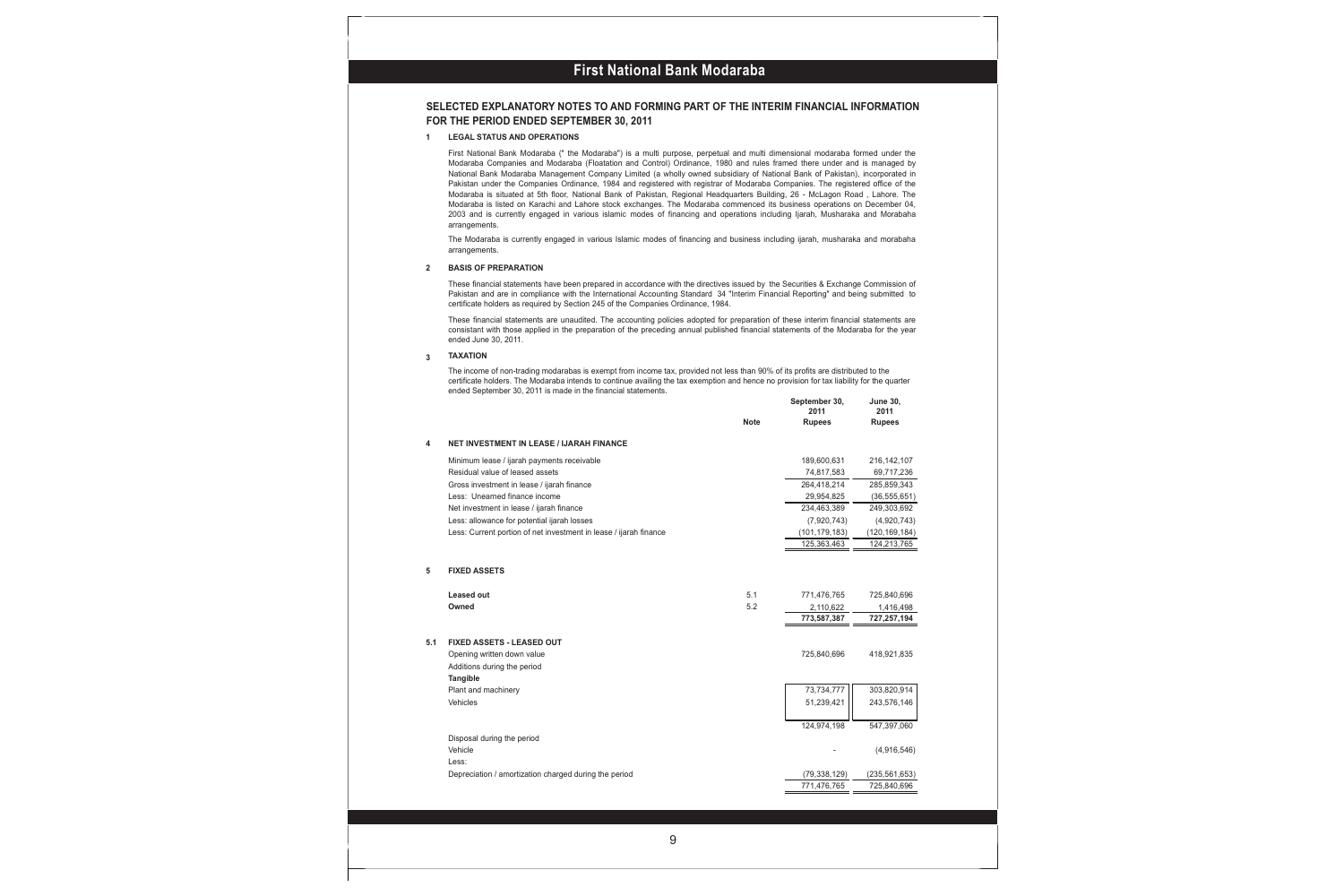## **Quarterly Report - September 30, 2011**

|     |                                                                                       | September 30,<br>2011<br><b>Rupees</b> | <b>June 30,</b><br>2011<br><b>Rupees</b> |
|-----|---------------------------------------------------------------------------------------|----------------------------------------|------------------------------------------|
| 5.2 | <b>FIXED ASSETS - OWNED</b>                                                           |                                        |                                          |
|     | Opening written down value                                                            | 1,416,498                              | 2,016,200                                |
|     | Additions during the period                                                           |                                        |                                          |
|     | Tangible                                                                              |                                        |                                          |
|     | Vehicles                                                                              | 945,160                                |                                          |
|     | Computers and accessories                                                             |                                        |                                          |
|     | Office equipment                                                                      | 50,000                                 |                                          |
|     |                                                                                       |                                        |                                          |
|     | Less:                                                                                 | 995,160                                |                                          |
|     | Disposal                                                                              | (138, 667)                             |                                          |
|     | Depreciation / amortization charged during the period                                 | (162, 369)                             | (599, 702)                               |
|     |                                                                                       | 2,110,622                              | 1,416,498                                |
| 6   | <b>CONTINGENCIES AND COMMITMENTS</b>                                                  |                                        |                                          |
|     | Contingencies                                                                         |                                        |                                          |
|     | There were no known material contingencies as at September 30, 2011. (June 2011: Nil) |                                        |                                          |
|     | <b>Commitments</b>                                                                    |                                        |                                          |
|     | ljarah/morahaba contracts approved but not disbursed.                                 | 116,319,330                            | 111,998,949                              |
|     |                                                                                       | <b>Quarter ended</b>                   |                                          |
|     |                                                                                       | September 30                           | September 30                             |
|     |                                                                                       | 2011                                   | 2010                                     |
|     |                                                                                       | <b>Rupees</b>                          | <b>Rupees</b>                            |
| 7   | <b>OPERATING EXPENSES</b>                                                             |                                        |                                          |
|     | Salaries, allowances and other benefits                                               | 3,486,032                              | 2,980,577                                |
|     | Communication expenses                                                                | 69,887                                 | 45,159                                   |
|     | Traveling and conveyance                                                              | 7,645                                  | 6,480                                    |
|     | Vehicle running expenses                                                              | 104,878                                | 34,557                                   |
|     | Postage and stamps                                                                    | 13,409                                 | 19,935                                   |
|     | Advertisement                                                                         | 4,600                                  | 25,000                                   |
|     | Legal and professional charges                                                        | 132,645                                | 38,962                                   |
|     | Fee and subscription                                                                  | 162,500                                | 55,734                                   |
|     | Repairs and maintenance                                                               | 90,673                                 | 27,855                                   |
|     | Insurance                                                                             | 39,412                                 | 33,849                                   |
|     | Stationery, printing and other expenses                                               | 55,792                                 | 6,924                                    |
|     | Depreciation / amortization                                                           | 162,369                                | 201,537                                  |
|     | Entertainment                                                                         | 50,842                                 | 19,378                                   |
|     | Other sundry expenses                                                                 | 4,348                                  | 19,714                                   |
|     |                                                                                       |                                        |                                          |
|     |                                                                                       | 4,385,032                              | 3,515,661                                |
|     |                                                                                       |                                        |                                          |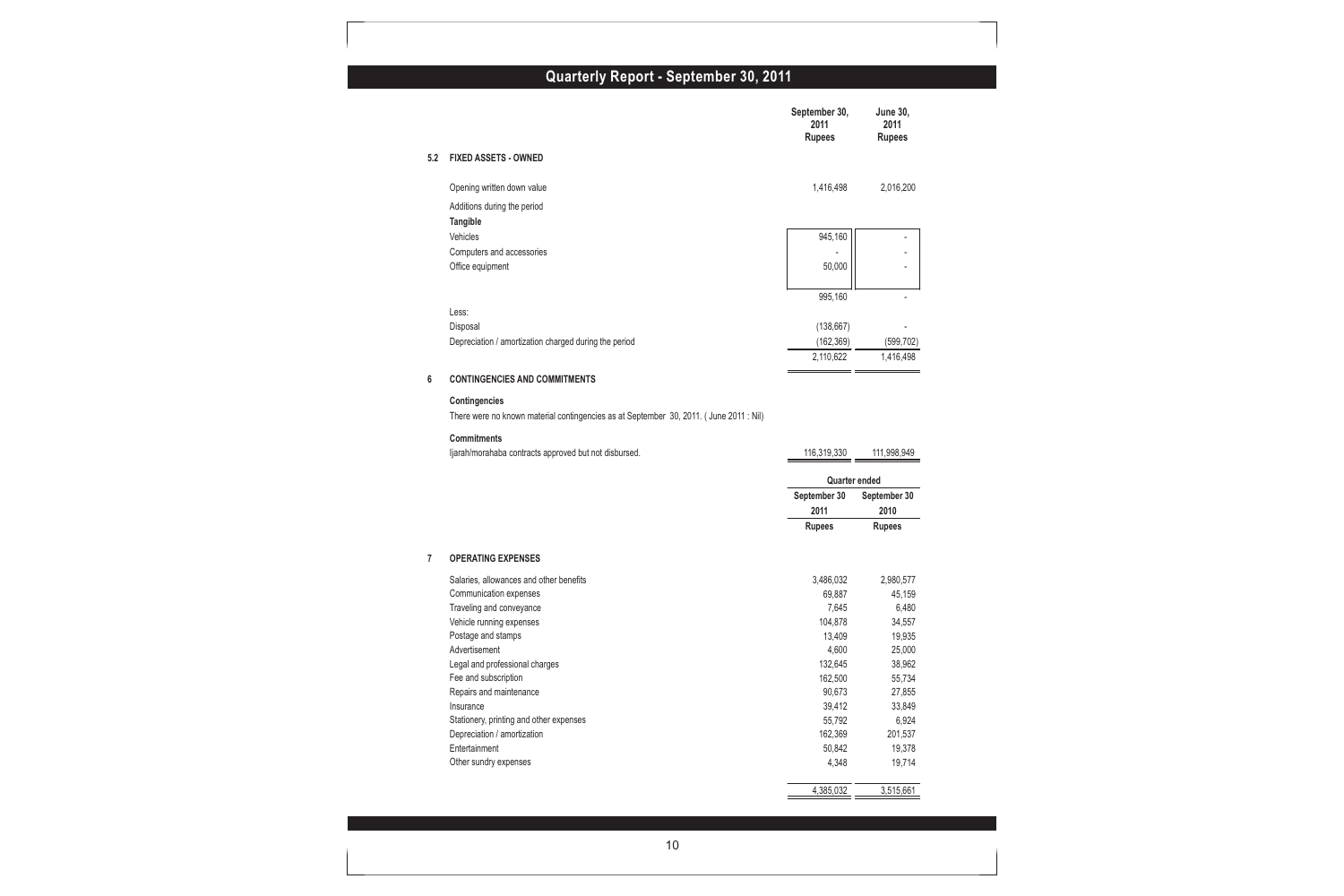#### **8 BALANCES AND TRANSACTIONS WITH RELATED PARTIES**

้ Modaraba management fee at the rate of 10% of the profit before tax has been recorded as payable to National Bank Modaraba Management Company Ltd U/s 18 of the Modaraba Companies and Modaraba (Floatation and Control) Ordinance, 1980

| Transactions with related parties<br><b>Related Party</b>      | Relationship                                                            | <b>Nature of Transactions</b>                                                                                                    | September 30<br>2011<br><b>Rupees</b> | September 30<br>2010<br><b>Rupees</b> |
|----------------------------------------------------------------|-------------------------------------------------------------------------|----------------------------------------------------------------------------------------------------------------------------------|---------------------------------------|---------------------------------------|
| National Bank of Pakistan                                      | Holding company                                                         | musharaka obtained                                                                                                               | 118,026,270                           | 45,989,383                            |
| National Bank of Pakistan                                      | Holding company                                                         | musharaka repaid                                                                                                                 | 61,666,667                            | 58,333,333                            |
| National Bank of Pakistan                                      | Holding company                                                         | Profit paid                                                                                                                      | 19,421,263                            | 13,222,645                            |
| National Bank of Pakistan                                      | Holding company                                                         | ljarah disbursed                                                                                                                 | 1,875,000                             | 41,928,370                            |
| National Bank of Pakistan                                      | Holding company                                                         | ljarah repaid                                                                                                                    | 9,623,710                             | 12,996,760                            |
| National Bank of Pakistan                                      | Holding company                                                         | Profit on Ijarah                                                                                                                 | 3,265,248                             | 2,564,899                             |
| National Bank Modaraba<br><b>Management Company</b><br>Limited | <b>Management Company</b>                                               | Management fee                                                                                                                   | 778,137                               | 759,323                               |
|                                                                |                                                                         |                                                                                                                                  | September 30                          | June 30                               |
| Balances outstanding at the period end                         |                                                                         |                                                                                                                                  | 2011<br><b>Rupees</b>                 | 2011<br><b>Rupees</b>                 |
|                                                                | NIDA/current accounts with National Bank of Pakistan (running balances) |                                                                                                                                  | 7,952,543                             | 7,129,661                             |
|                                                                | Finances under musharaka arrangement from National Bank of Pakistan     |                                                                                                                                  | 593,043,917                           | 536,684,314                           |
|                                                                | Net investment in lease / ljarah finance to National Bank Limited       |                                                                                                                                  | 89,710,777                            | 97,459,486                            |
| Current accounts with National Bank of Pakistan                |                                                                         |                                                                                                                                  | 817,856                               | 817,856                               |
| Balance payable to Modaraba Management company                 |                                                                         |                                                                                                                                  | 8,207,934                             | 7,429,797                             |
| <b>OTHERS</b>                                                  |                                                                         |                                                                                                                                  |                                       |                                       |
|                                                                |                                                                         | There were no other significant activities since September 30, 2011 affecting the financial statements.                          |                                       |                                       |
| DATE OF AUTHORIZATION FOR ISSUE                                |                                                                         |                                                                                                                                  |                                       |                                       |
|                                                                |                                                                         |                                                                                                                                  |                                       |                                       |
| Management Company Limited.                                    |                                                                         | These financial statements were authorized for issue on October 24, 2011 by the Board of Directors of the National Bank Modaraba |                                       |                                       |
| <b>GENERAL</b>                                                 |                                                                         |                                                                                                                                  |                                       |                                       |
| Figures have been rounded off to the nearest rupee.            |                                                                         | Corresponding figures have been rearranged and reclassified wherever necessary for the purpose of comparison.                    |                                       |                                       |
| <b>CHIEF EXECUTIVE OFFICER</b>                                 | <b>DIRECTOR</b>                                                         | <b>DIRECTOR</b>                                                                                                                  | <b>CHIEF FINANCIAL OFFICER</b>        |                                       |

**Lahore: October 24, 2011**